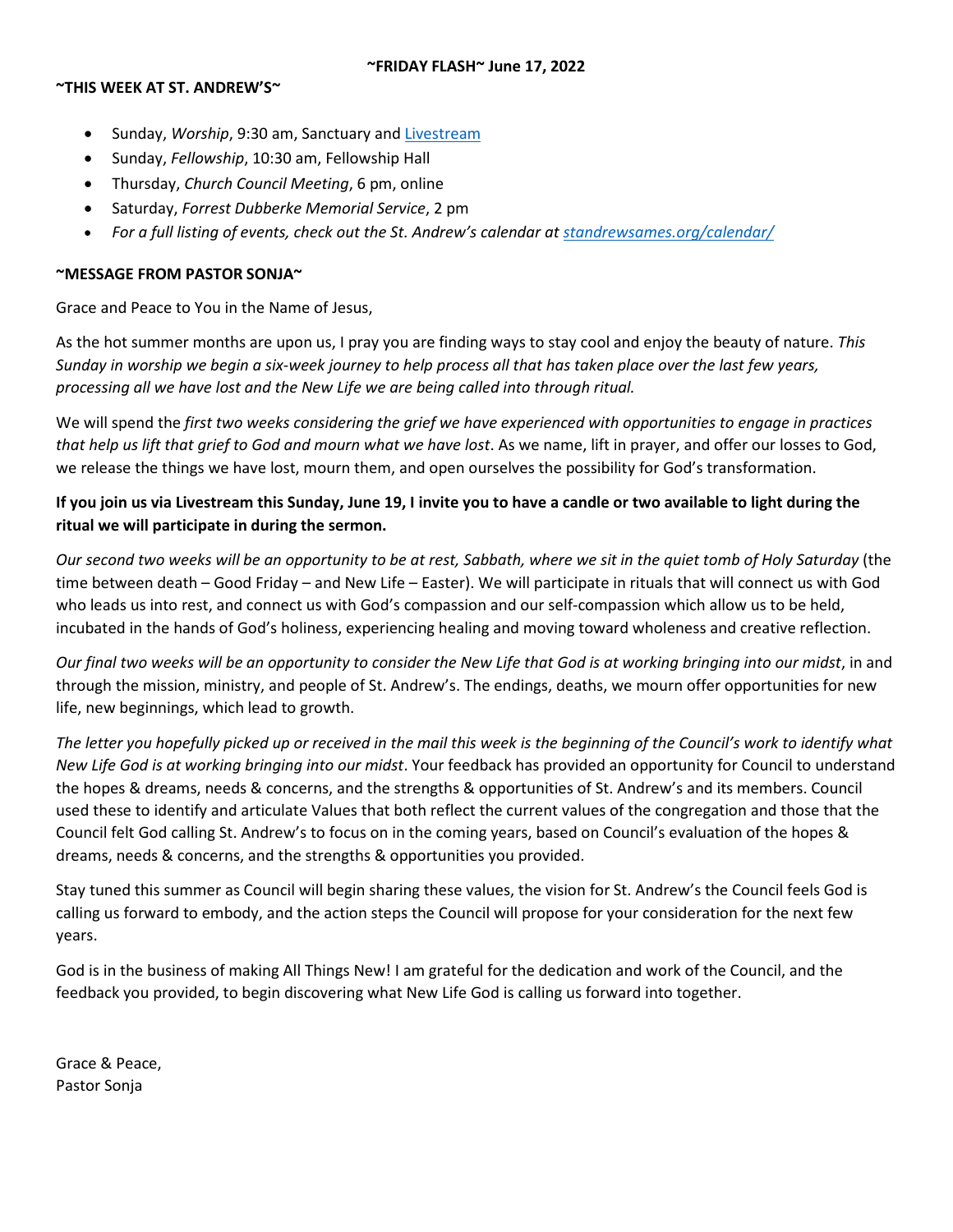### **~ANNOUNCEMENTS~**

## **St. Andrew's Is Hiring: Office Administrator and Communications Manager**

Do you know someone with stellar office skills, administrative and communications experience, preferably in a church environment? We are looking for someone energetic, detail-oriented, creative, warm and welcoming, dependable, a self-starter, and able to work both independently and in coordination with the lead pastor, committees, and church members.

A job description is available at standrewsames.org, just click on the ["We're Hiring"](https://standrewsames.org/wp-content/uploads/Office-Administrator-and-Communications-Manager-Job-Posting-202206.pdf) image in the carousel. Please share with those who might be interested! Our current Office Administrator and Communications Manager, Brittney Harryman, came to St. Andrew's on assignment through Advance Services staffing agency and has been invited to apply. We are grateful for Brittney's time, energy, and dedication to keeping things running smoothly during this time of transition.

## **Worship Volunteer Assistants Information**

We are always in need of ushers, readers, assisting ministers, communion assistants, altar guild, and more. If you are willing and able to lend your time and talents in these areas, please sign up on the signup sheets that are on the table in the narthex, or you can contact the office at 515-292-2131 or office@standrewsames.org. Thank you for assisting with worship at St. Andrew's!

## **Spread the word! VBS Day Camp Registration NOW Open: Experience God's BOUNDLESS Love!**

Vacation Bible School Day Camp will be held August 8-12 HERE at St. Andrew's Lutheran Church from 9 am-3pm each day, exploring the BOUNDLESS love of God through story, worship, games, afternoon, and activities. Invite your friends, family, and neighbors to participate in a week of fun led by camp counselors from [Ewalu.](https://ewalu.org/) VBS is provided in cooperation with Bethesda Lutheran Church, St. Andrews Lutheran Church, and [Camp Ewalu.](https://ewalu.org/) Anyone aged 3-years (potty-trained) through age 10 (or having completed 5th grade) is invited! Children will need to bring a sack lunch each day. St. Andrew's will cover the cost for those who register and indicate St. Andrew's as their church affiliation[. Register online](https://bethesdanet.shelbynextchms.com/external/form/82d0890e-b883-4316-92e0-a804087573c1)  [now to reserve your spot!](https://bethesdanet.shelbynextchms.com/external/form/82d0890e-b883-4316-92e0-a804087573c1)

Camp Ewalu is a year-round ministry in Eastern Iowa with 1,000 youth participating in summer programs and nearly 1,000 more through Day Camp programs (VBS). Ewalu also sees 2,500 environmental education students and nearly 6,500 additional youth and adults who come to renew and grow in their faith[. Find out more about Ewalu.](https://ewalu.org/)

## **Support Plant a Row Community Garden**

Are you a gardener without a garden? Help is needed at the donation garden at the Ioway Creek Community Garden (South Maple Avenue, South of 4th Street) Ames. Produce harvested will support Story County Plant a Row for the Hungry. Volunteers may assist with planting, weeding, watering, mulching paths, and light construction of fencing and gates. Service hours are also approved for Story County Master Gardeners and trainees. If interested, please contact Janeen Christy at [janeen.christy70@gmail.com.](mailto:janeen.christy70@gmail.com)

## **St. Andrew's Wine Club June 24**

Please join us at the Snus Hill Winery in Madrid on June 24 at about 6:30 pm. Please bring a lawn chair and a snack to share. This is outside on the lawn and there is always an Iowa band. Join us for fun and fellowship. If you have any questions, call Mary Johnson at 515-231-0716

# **Memorial Service for Forrest Dubberke June 25**

A memorial service will be held Saturday, June 25, at 2 pm for Forrest Dubberke, followed by a reception with cookies and coffee in Fellowship Hall. In lieu of flowers, the family requests memorial gifts be sent to Iowa Public Radio, 2111 Grand Avenue, Suite 100 Des Moines, IA 50312-5393; or St. Andrews Lutheran Church.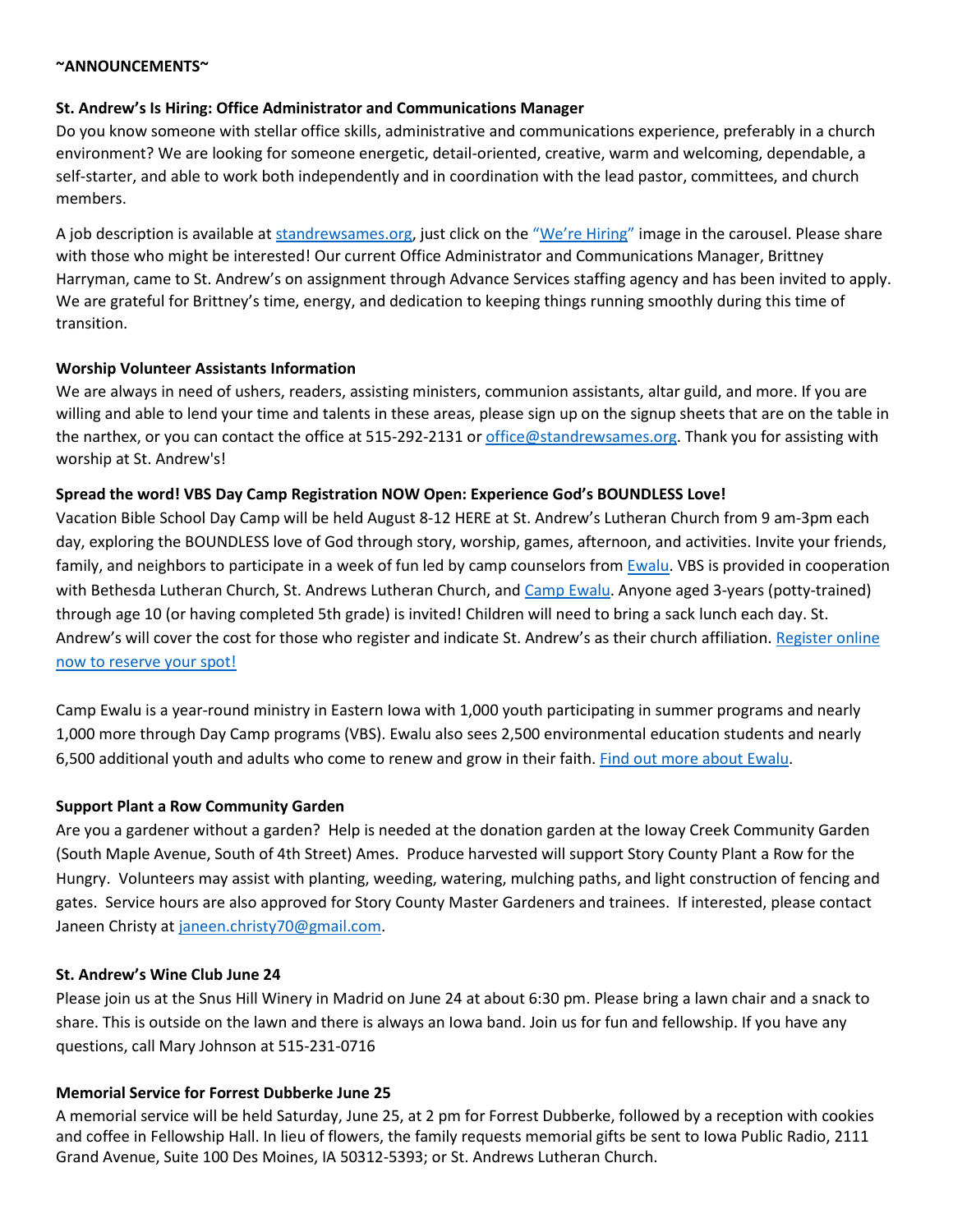## **New Member Welcome Reception June 26**

During worship, new members will be introduced to the congregation with a brief new member liturgy. After worship, there will be a reception with a light brunch where new members can get to know the St. Andrew's community and enjoy fellowship together.

## **Upcoming Opportunity to Support Ukrainian Refugees June 22**

Now is the time for communities across the country to lift a unified voice of welcome and advocacy for immigrants and refugees coming to the United States. Join Lutheran Immigration and Refugee Service (LIRS) as we stand up for welcome and speak up alongside our newest neighbors through Stand Up Speak Up: Solidarity with Ukraine. 

Reserve your spot for the LIRS National Call-In Day on June 22! You'll receive training resources and a customizable template for calling your elected officials alongside LIRS supporters from across the country. RSVP for National Call-In Day. [RSVP for National Call-In Day.](https://lirs.us14.list-manage.com/track/click?u=1ba26e3c84448d9ea4814c790&id=4b84418df8&e=5f039eefc1)

## **St. Andrew's Book Club July 12**

The book that we have chosen for July is "Little Faith" by Nickolas Butler. This is an All Iowa Reads for 2021. This is a powerful story "filled with deep emotion, no matter your religious proclivities ". An honest discussion of faith and doubt. There are a few library copies in the office. We will gather on Tuesday, July 12 at the Village Cooperative, 2525 Bobcat Drive. Linda Hansen will be our host. ALL ARE WELCOME. If you have any questions, call Mary Johnson at 515-231-0716

### **~NOTABLES~**

| Worship Assistants This Week (6/19/2022) | Worship Assistants Next Week (6/26/2022)   |
|------------------------------------------|--------------------------------------------|
| <b>Assisting Minister - Laurie Evans</b> | Assisting Minister-                        |
| Reader - Al Jergens                      | Reader - Dave Spran                        |
| Greeter - Pat Thompson                   | Greeter - Nora Nelson                      |
| Ushers - Don Boyle                       | Ushers - Al Jergens                        |
| Communion Setup - Kris Miles             | Communion Setup - Kris Miles               |
| Communion Servers - John Kovar           | Communion Servers - John Kovar, Carol Putz |
| Tech - Bruce Boeke                       | Tech - Brent Anderson                      |
| Fellowship - Outreach                    | Fellowship - Property                      |

#### **Happy June Anniversary**

Les & Alycia Carlsborg (2<sup>nd</sup>), Arvid & Gayle Osterberg (6<sup>th</sup>), Ben & Sarah Buck (7<sup>th</sup>), Peter & Kyra Meyer (13<sup>th</sup>), Les & Pauline Miller (15<sup>th</sup>), Gene & Miriam Takle (15<sup>th</sup>), Susan & Roy Teas (15<sup>th</sup>), Phillip & Janet Dixon (23rd)

## **Happy June Birthday to**

Cheryl White (5<sup>th</sup>), Ardyce Hanson (9<sup>th</sup>), Allen Christian (17<sup>th</sup>), Kristen Miles (18<sup>th</sup>), Paul White (23<sup>rd</sup>), Alycia Carlsborg (25<sup>th</sup>), Sarah Parsons (28<sup>th</sup>), Lisa Richards (30<sup>th</sup>)

#### **~PRAYERS~**

**John Sherve** (relative of Margaret Sherve), **Janet Bentley** (mother of Janet Dixon), **Annette (Thompson) Bodnar** (niece of Alice Thompson), **Dick and Anita Whitaker** (Parents of Sheri Krumm),**Troy Eagen** (Sharon Anderson's son-in-law), **John Litzel, Libby Litzel Gull, Mark Ekeren** (brother of Sarah Buck), **Jane Ellis, Wayne Thompson** (brain tumor), **Marilyn Saunders** (Gene Pollmann's sister), **Alice Becher** (Stephen Loucks' mother), **Marjorie Allison, Gene Takle, Lou Jordan** (Dagmar Frank's cousin), **Nancy Owen** (Carol Putz's cousin, battling cancer), **Roxanne Labandz** (niece of Alice Thompson), **Pat Fawcett, Kolleen Tweed Sogard** (daughter of Violet & Maynard Tweed), **Robert Pollmann** (Gene